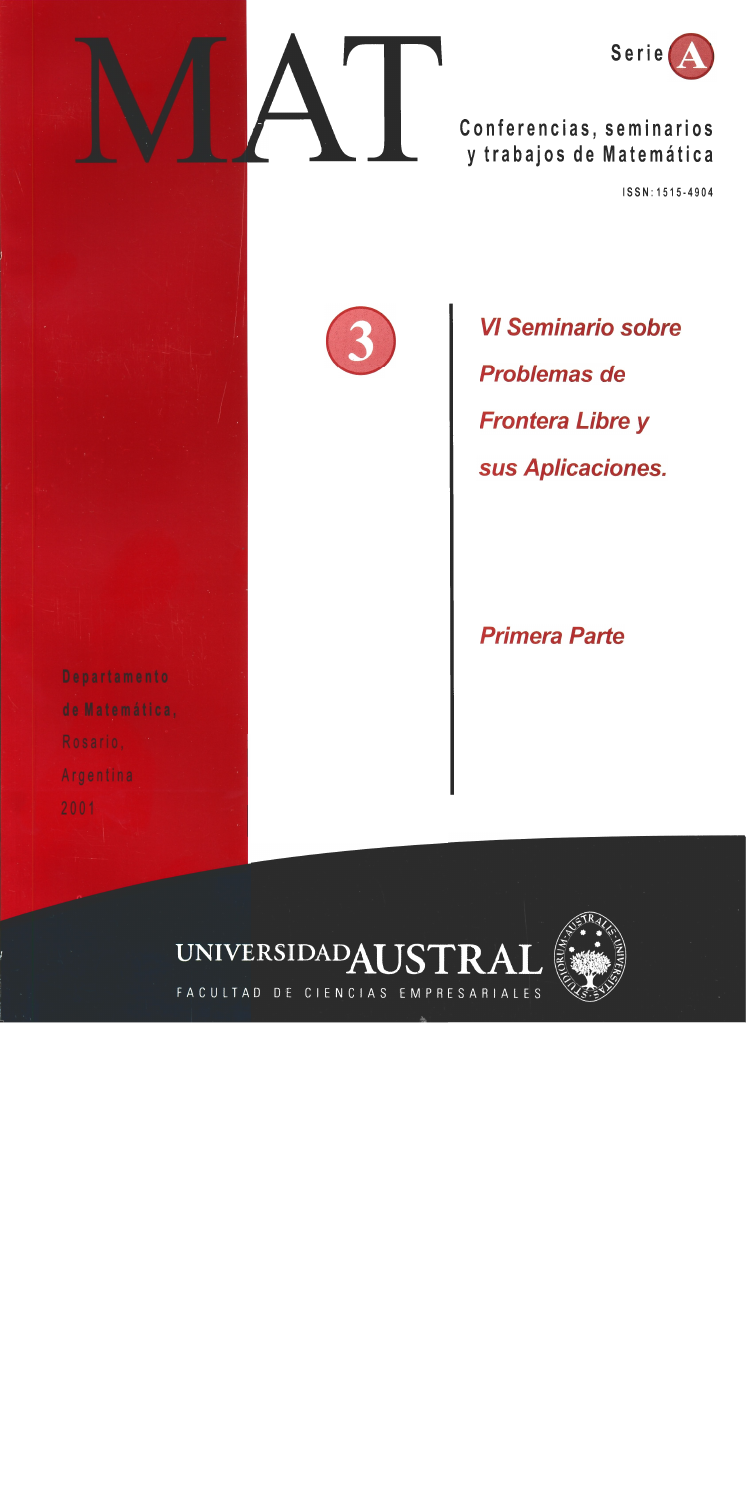# **MAT**

## **SERIE A : CONFERENCIAS, SEMINARIOS Y TRABAJOS DE MATEMÁTICA**

# **No. 3**

# VI SEMINARIO SOBRE PROBLEMAS DE FRONTERA LIBRE Y SUS APLICACIONES Primera Parte

**Domingo A. Tarzia (Ed.)**

### **INDICE**

• Ma. Cristina Sanziel, "Conditions to obtain a waiting time for a discrete twophase Stefan problem", 1-6.

• Ariel L. Lombardi – Domingo A. Tarzia, "On similarity solutions for thawing processes", 7-12.

• Ricardo Weder, "Direct and inverse scattering for the nonlinear Schrödinger equation with a potential", 13-20.

• **Domingo A. Tarzia**, "Stefan problem for a non-classical heat equation", 21-26.

• Pedro Morin – Rubén D. Spies, "A quasilinearization approach for parameter identification in nonlinear abstract Cauchy problems", 27-41.

**Rosario, Agosto 2001**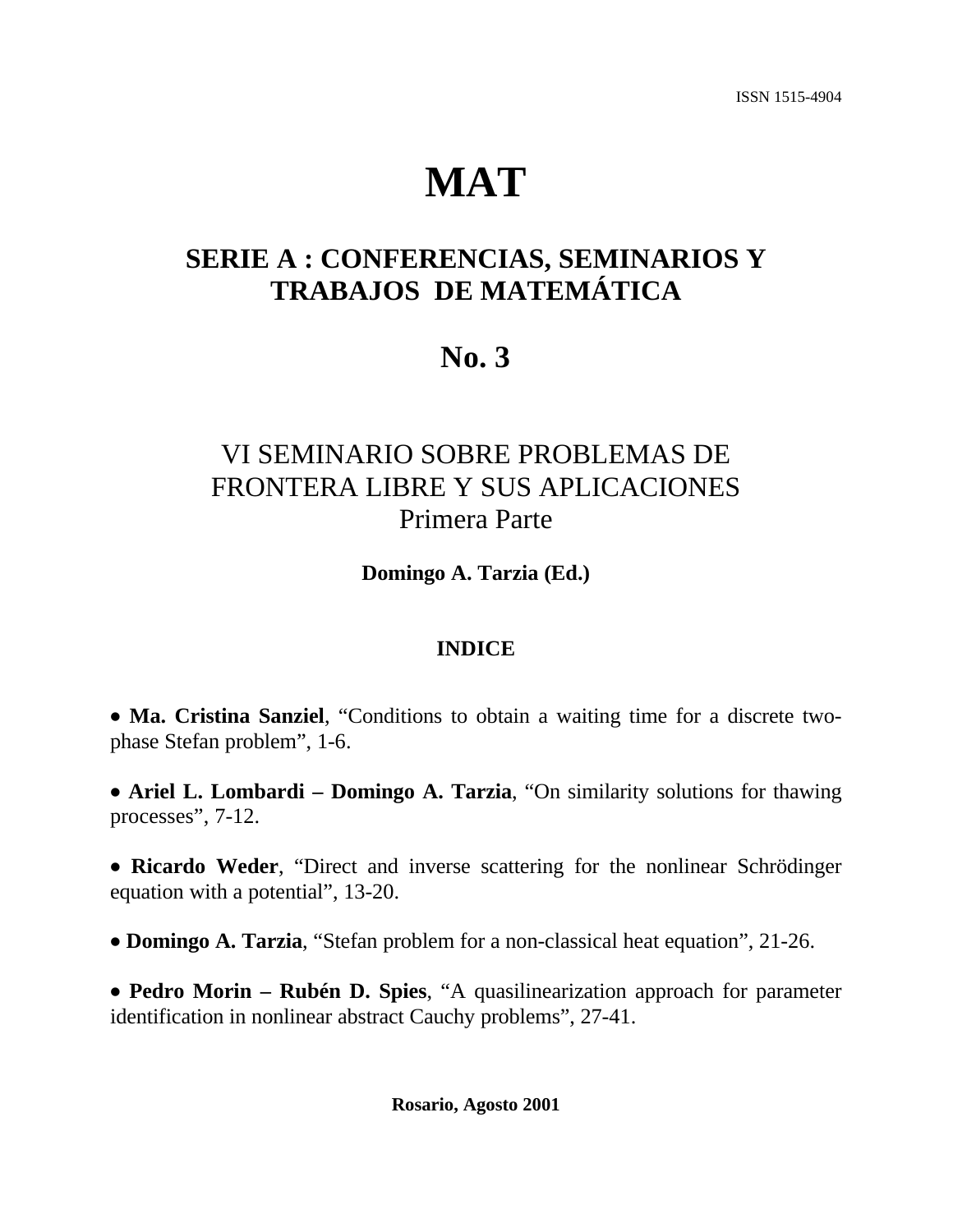### **CONDITIONS TO OBTAIN A WAITING TIME FOR A DISCRETE TWO-PHASE STEFAN PROBLEM**

#### **María Cristina Sanziel**

Instituto de Matemática Beppo Levi – Fac. de Cs.Exactas Ing. y Agrimensura-UNR Av. Pellegrini 250-2000 Rosario- Argentina e-mail:sanziel@fceia.unr.edu.ar

#### **RESUMEN**

En este trabajo se considera un problema unidimensional de conducción de calor noestacionario, con condiciones de borde mixtas. Con un esquema en diferencias finitas implícito se obtienen condiciones suficientes para asegurar que la solución será positiva en un paso de tiempo, si es positiva en el paso de tiempo anterior. También se deduce, empleando un esquema en diferencias finitas explícito, la expresión de la temperatura en cada paso de tiempo, como un polinomio en la variable  $\lambda = \alpha \frac{\Delta t}{\Delta x^2}$ , con coeficientes dados como una función de los datos del problema. Se pueden t  $\overline{x^2}$ así establecer condiciones suficientes sobre los datos que aseguran la existencia de un tiempo de espera, a partir del cual comienza el cambio de fase.

#### **PALABRAS CLAVE**

Conducción del calor, Cambio de fase, Problema de Stefan, Análisis Numérico, Frontera Libre.

#### **ABSTRACT**

 In this paper we consider a one-dimensional non-stationary heat conduction problem, with initial datum and with mixed boundary conditions. We obtain, with an implicit finite difference scheme, some sufficient conditions, so that the discrete solution is positive at any moment if it is positive at the previous time step. We also deduce, with an explicit finite difference scheme, the discrete expression of the temperature at each time step, as a polynomial in the variable  $\lambda = \alpha \frac{\Delta t}{\Delta x^2}$ , with coefficients t  $\overline{x^2}$ given as function of the problem dates. So we can establish some sufficient conditions on the data in order to obtain the existence of a waiting time at wich a phase-change begins.

#### **KEYWORDS**

Heat Conduction, Phase-change, Stefan Problem, Numerical Analysis, Free-Boundary.

#### **AMS subject classification:** 65M06, 80A22

#### **1.- INTRODUCTION**

In this paper we consider a one-dimensional heat conduction problem in a finite (or semiinfinite) slab of a material that is initially in the liquid phase, at a temperature  $\theta_{\circ}(x)$  greater than the phase change temperature, having a heat flux  $q(t)$  on the left face  $x = 0$  and a temperature condition on the right face  $x = x_0$ .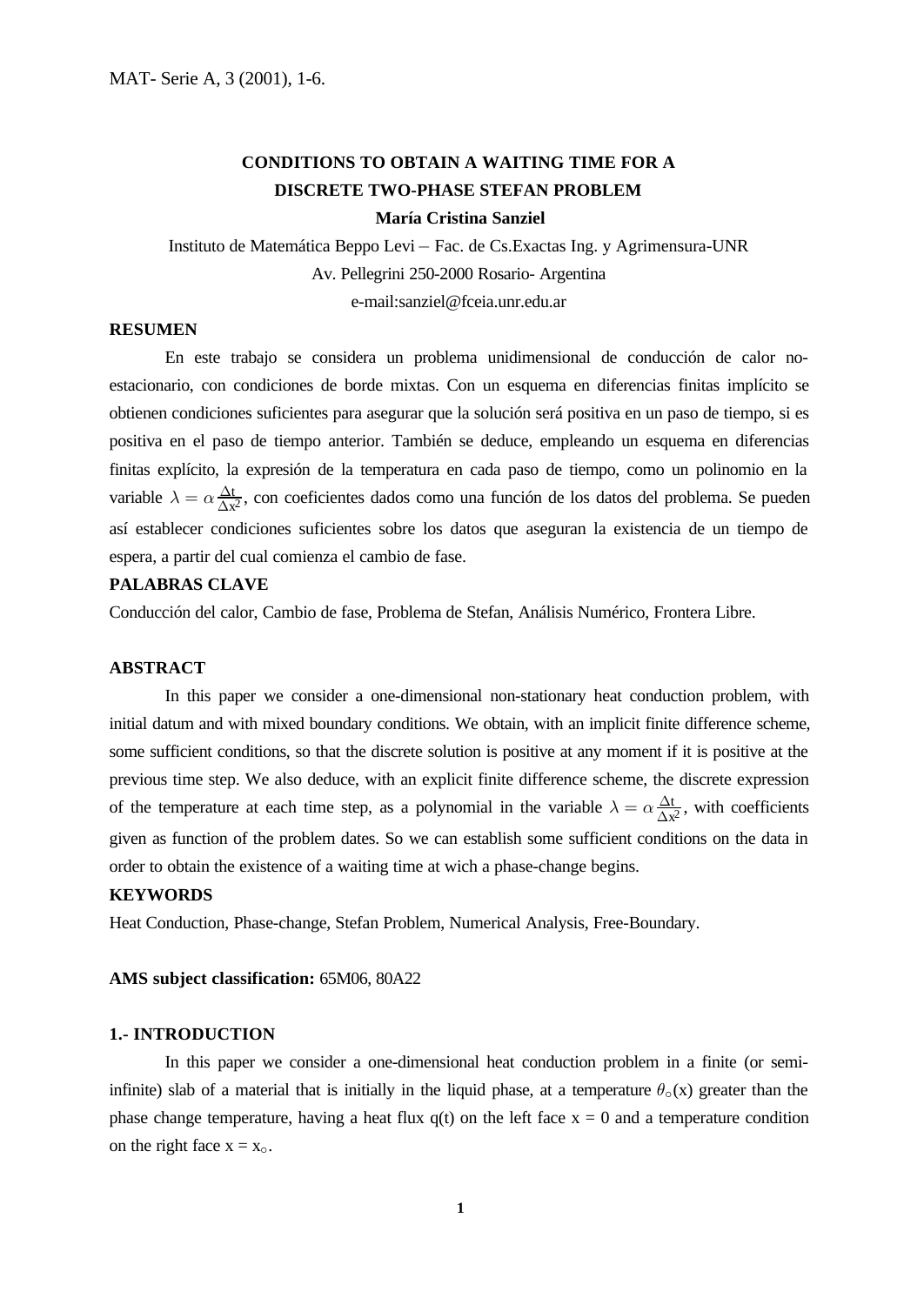We can state the problem through the following equations  $(0 < x_0 \leq +\infty)$ :

$$
\rho c \frac{\partial \theta}{\partial t} - k \frac{\partial^2 \theta}{\partial x^2} = 0, \qquad 0 < x < x_0, \qquad t > 0,
$$
\n(1.1)

$$
\theta(x,0) = \theta_{0}(x) > 0, \qquad 0 \leq x \leq x_{0}, \qquad (1.2)
$$

$$
k \frac{\partial \theta}{\partial x}(0,t) = q(t) > 0, \qquad t > 0,
$$
\n(1.3)

$$
\theta(x_0,t) = b(t), \qquad t > 0, \qquad (1.4)
$$

The constants  $\rho$ , c and k represent the mass density, the specific heat and the thermal conductivity respectively. For the case  $x_0 = +\infty$  we change the condition (1.4) by  $\theta(+\infty,t) = \theta_0(+\infty) > 0$ , for  $t > 0$ .

 Without loss of generality we assume that the phase-change temperature of the material is 0 $^{\circ}$ C. In accordance with the data  $\theta_{\circ}$ , q and b, it can happen that [6]:

(a) the heat conduction problem is defined for all time  $t > 0$ .

(b) there exists a waiting time  $t^* < +\infty$  such that another phase (i.e. the solid phase) appears for  $t \geq t^*$  and then we have a two-phase Stefan problem. In this case, there exists a free boundary  $x = s(t)$ , which separates the liquid and solid phases, with  $s(t^*) = 0$ .

If the temperature on the right face  $x = x_0$  is a constant  $b(t) = b > 0$ , and the flux on the left face  $x = 0$  is  $q(t) = q > 0$ , also a constant, then the stationary solution is given by:

$$
\theta_\infty(x) ~=~ \frac{q}{k}{\,}(x-x_\circ) ~+~b~.
$$

In this case a necessary condition to obtain a stationary two-phase Stefan problem is given by [5]:

$$
q\ >\ \tfrac{kb}{x_\circ}\ .
$$

Taking into account that the solution of problem  $(1.1) - (1.4)$  with data b  $> 0$  and q  $> 0$  tends to  $\theta_{\infty} = \theta_{\infty}(x)$  when t goes to infinity [2], in [6] was considered the problem of finding the relation between the heat flux  $q > 0$  on  $x = 0$  and a time  $t_1$  such that another phase appears for  $t \ge t_1$ . The following results were obtained:

#### *Theorem 1***:** [1]

*Suppose the initial temperature verifies the conditions*  $b \ge \theta_o \ge 0$  *in*  $[0, x_o]$  *and*  $\theta_o(x_o) = b$ . If *we consider the t,q plane and we define the following set:*

$$
Q \;=\; \left\{\; (t,q) \,/\ \ q \;>\; f(t)\;,\; t \;>\; 0\;\right\}\,,
$$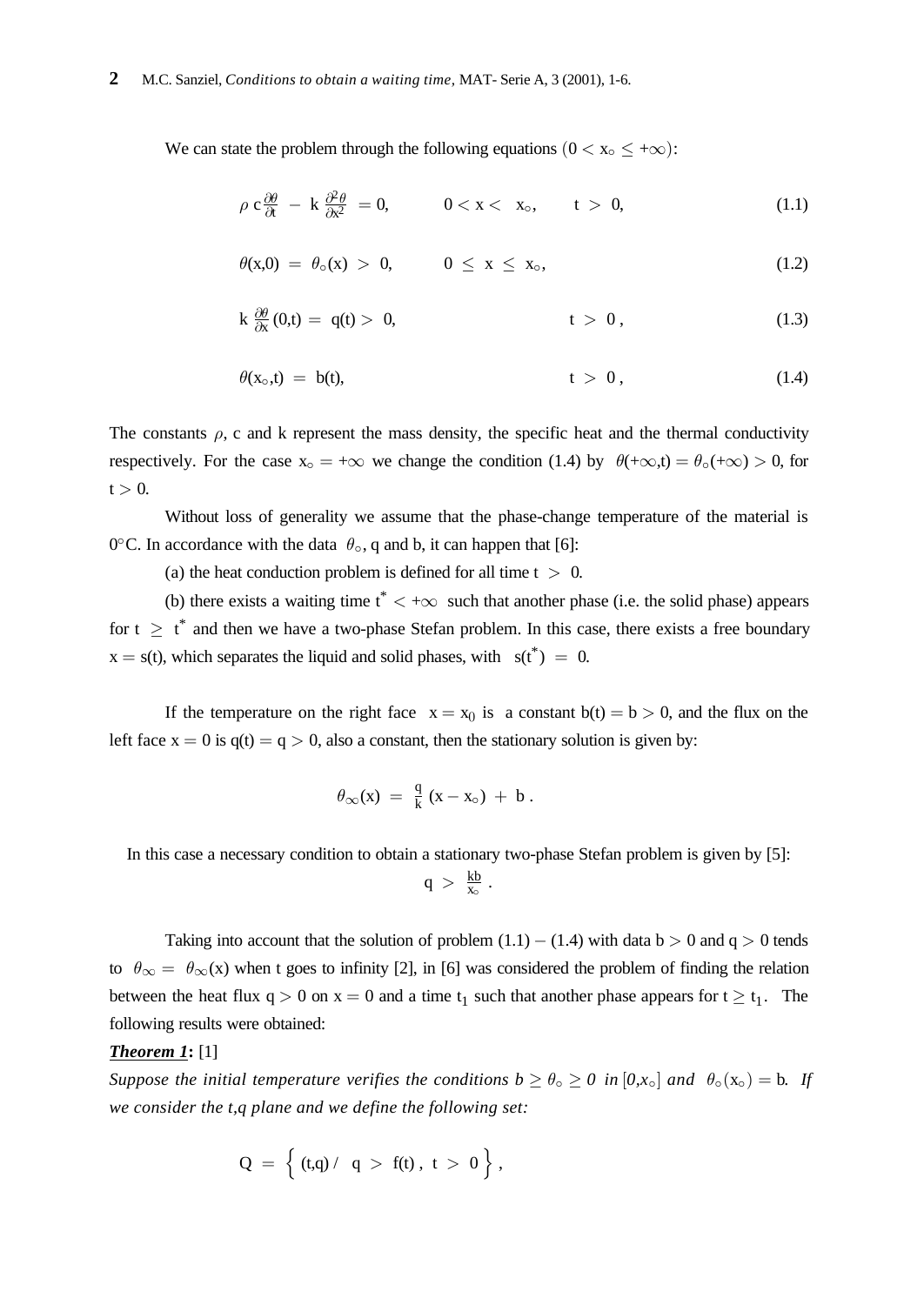where

$$
f(t) = \frac{bk}{x_0[1 - \exp(-\frac{\alpha \pi^2 t}{4x_0^2})]}, \alpha = \frac{k}{\rho c}
$$
\n(1.5)

then we have a two-phase problem for all  $(t,q) \in Q$ .

The goal of this paper is to obtain a discrete expression for the inequation  $q > f(t)$ , obtained in the above theorem.

In section 2 we get some conditions on the data which guarantees the positivity of the discrete solution, *i.e.* no phase-change occurs.

In section 3, we express the discrete temperature at the face  $x = 0$  as a polynomial in the variable  $\lambda = \alpha \frac{\Delta t}{\Delta x^2}$  (with  $\Delta t$  the temporal step and  $\Delta x$  the spatial step) and we obtain an inequality for the heat flux q, as a function of data coefficients  $\theta_0$ , k and  $\alpha$ . In other words, we can determine if there exists a waiting time from which the other phase, the solid phase, appears.

#### 2. AN APPROXIMATION WITH AN IMPLICIT FINITE DIFFERENCE METHOD

We set up a mesh with step  $\Delta x = \frac{x_0}{N}$  (N is a natural number) for the spatial variable x and with step  $\Delta t$  for the temporal variable t. We note with  $U_i^j$  an approximate value of the temperature  $\theta$  at the point  $(\ddot{x}, \dot{y}) = (i\Delta x, j\Delta t)$  for  $i = 0, 1, ..., N$  and  $j = 1, 2, 3, ...,$  that is  $U_i^j \approx \theta(x_i, t_j)$ .

We use an implicit finite difference schema, so we can state problem  $(1.1) - (1.4)$  in a matrix form:

$$
\mathbf{A} \mathbf{U}^{\mathbf{j}} = \mathbf{U}^{\mathbf{j-1}} + \mathbf{c}^{\mathbf{j}} \tag{2.1}
$$

where  $A$  is the following N-1-dimensional square matrix

$$
\mathbf{A} = \begin{pmatrix} 1 + \lambda & -\lambda & 0 & \vdots & \vdots & 0 \\ -\lambda & 1 + 2\lambda & -\lambda & 0 & \vdots & 0 \\ 0 & -\lambda & \vdots & \vdots & \vdots & 0 \\ 0 & \vdots & \vdots & \vdots & \vdots & \vdots \\ 0 & 0 & 0 & \vdots & -\lambda & 1 + 2\lambda \end{pmatrix}
$$
(2.2)

 $\lambda = \alpha \frac{\Delta t}{\Delta x^2}$  is a parameter,  $\mathbf{U}^{\mathbf{j}} = (U_1^{\mathbf{j}}, U_2^{\mathbf{j}}, \dots, U_{N-1}^{\mathbf{j}})^t$  is a N-1-dimensional vector and  $\mathbf{c}^{\mathbf{j}}$  is the N-1dimensional vector

$$
\mathbf{c}^{\mathbf{j}} = \left( -\lambda \frac{\Delta x}{k} q(t_j, 0, \dots, 0, \lambda b(t_j)) \right)^t \tag{2.3}
$$

This regresive finite difference schema is unconditionally stable and it converges to the solution of the continuous problem with a rate of convergence  $O(\Delta t + \Delta x^2)$  [3].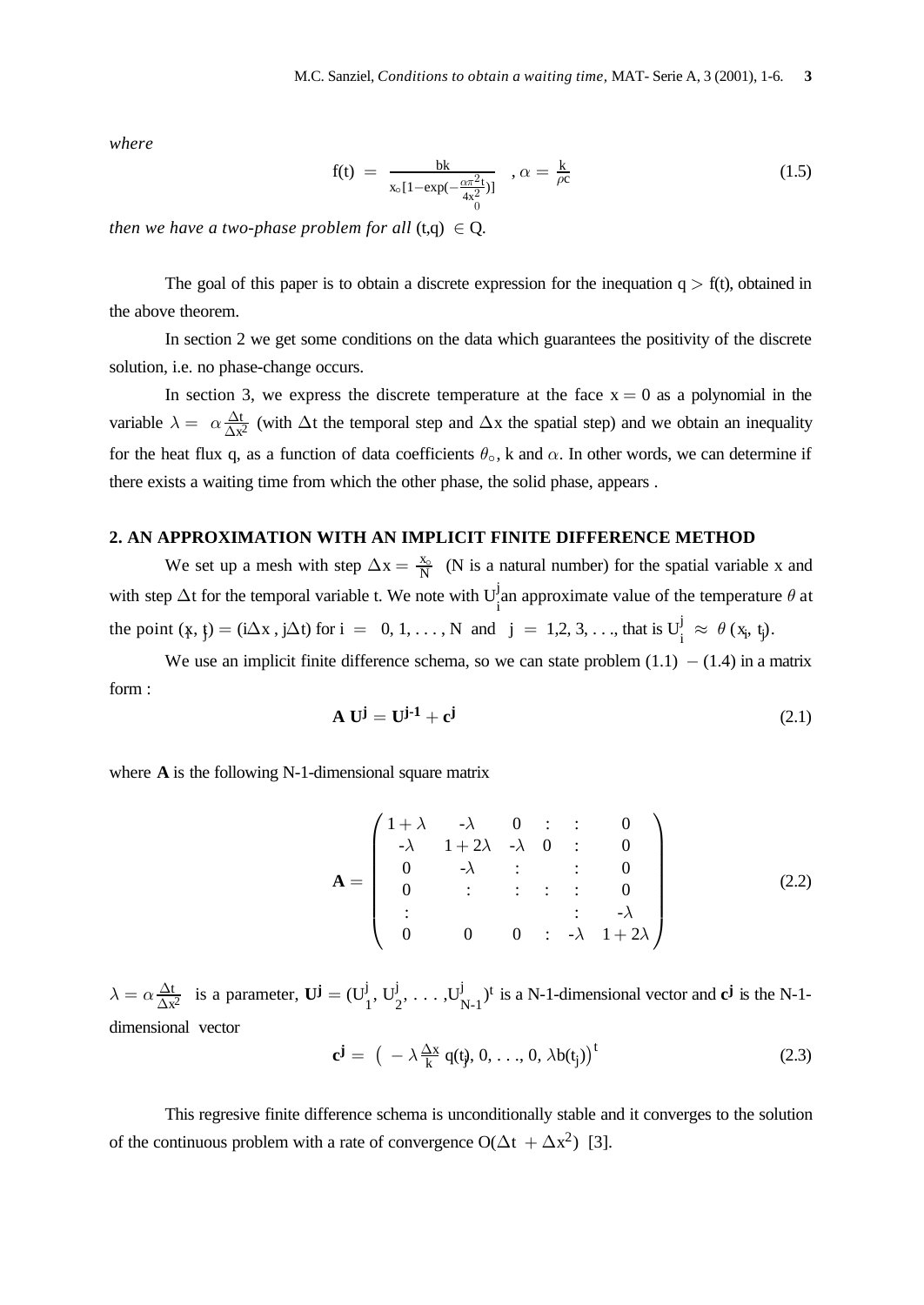We are interested in the relationship between the data, so that if the discrete temperature  $U_i^j$  is positive  $(i = 0, 1, ..., N)$ , then the discrete temperature  $U_i^{j+1}$  in the next time step is also positive.

We will see some definitions wich will be useful in the sequel:

#### *Definition:*

i) A matrix  $M = (m_{ij})$  is said to be **positive** if all of its elements  $m_{ij}$  are non-negatives  $(m_{ij} \geq 0 \forall i, j)$ . In particular, a vector  $\mathbf{v} = (v_i)$  is said to be **positive** if  $v_i \geq 0, \forall i$ .

ii) A square real matrix **M** is said to be **monotone** if it is inversible and its inverse is positive.

Moreover (see [1]):

$$
\mathbf{M} \text{ is monotone } \Leftrightarrow \{ \mathbf{v} \in \mathbb{R}^n \colon \mathbf{M} \mathbf{v} \ge 0 \} \subset \{ \mathbf{v} \in \mathbb{R}^n \colon \mathbf{v} \ge 0 \}
$$
 (2.4)

Taking into account the above equivalence, we can prove the following properties [4]:

#### *Theorem 2:*

 $i)$  The matrix  $A$ , *definided* in  $(2.2)$ , *is monotone. ii*) The inverse matrix  $A^{-1}$  is positive.

#### *Theorem 3***:**

Let q,  $\theta_0$  and b be positive constants ( $\theta_0 = b$ ,  $c^j = c$ ,  $\forall j$ ) and  $U^j = (U^j_1, U^j_2, \ldots, U^j_{N-1})^t$  which *satisfies the schema (2.1) for*  $j = 1, 2, \ldots$  *Then, if at the time*  $t_j = j\Delta t$ *,*  $U^j$  *is positive and the inequality*

$$
q < \frac{\rho c U_1^j \Delta x}{\Delta t} \qquad j = 1, 2, \dots \tag{2.5}
$$

*holds, then*  $U^{j+1}$  *is also positive.* 

### **3. SOME CONDITIONS TO OBTAIN A WAITING TIME FOR THE DISCRETE PROBLEM**

If we use an explicit finite difference schema we get that the discrete temperature  $U_i^j$  which approximates  $\theta$  (x, t) satisfies:

$$
U_i^j = U_i^{j-1} + \lambda (U_{i+1}^{j-1} - 2U_i^{j-1} + U_{i-1}^{j-1}) \quad i = 1, ..., N-1, j = 1, 2, 3, ... \tag{3.1}
$$

$$
U_j^\circ = \theta_\circ(x_j) \qquad i = 0, 1, \dots, N \qquad (3.2)
$$

$$
U_{\circ}^{j} = U_{1}^{j} - \frac{\Delta x}{k} q(t_{j}) \t j = 1, 2, 3, ... \t (3.3)
$$

$$
U_N^j = b(t_j) \t j = 1, 2, 3, ... \t (3.4)
$$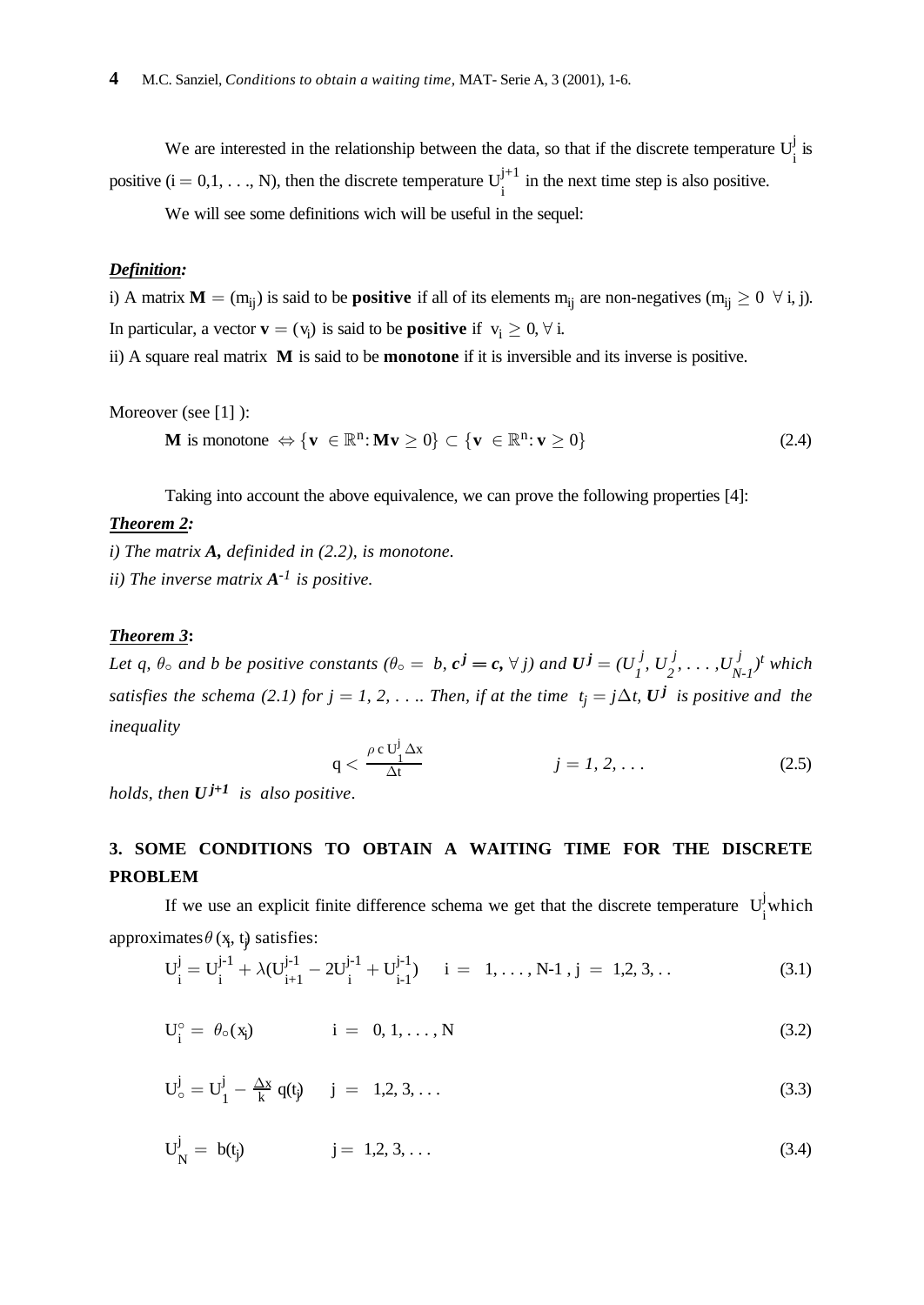This method is not as efficient as that consider in the above section, because it is conditionally stable and it converges to the solution of problem  $(1.1) - (1.4)$  with a convergence rate  $O(\Delta t + \Delta x^2)$ only if  $[3]$ :

$$
\lambda \le \frac{1}{2} \tag{3.5}
$$

Nevertheless we use here this method, because in this way it is possible to obtain an explicit expression for the discrete temperature at the left face  $x = 0$  for all time step  $i\Delta t$ , as a function of the initial and the boundary dates. So we can establish sufficients conditions in order to obtain a waiting time in the discrete problem. We have [4]:

#### **Theorem 4:**

If the data b, q and  $\theta_0$  are constants,  $b = \theta_0$  and (3.5) holds, then, when we consider the scheme  $(3.1) - (3.4)$ , the values  $U_i^m$  of the discrete temperature obtained, verify the following properties:

i) 
$$
U_{i}^{m} \leq U_{i+1}^{m}
$$
 \t\t\t $i = 1, ..., N-1, m = 0,1,2,3,...$  \t\t(3.6)

ii) 
$$
U_i^m \ge U_i^{m+1}
$$
 \t\t\t $i = 1, ..., N, \t m = 0,1,2,3,...$  (3.7)

As a consequence of the above theorem, in order to determine the moment from which the solid phase appears in the discrete problem, it suffices to find the value of j such that  $U^j_{\circ} < 0$ .

In the following theorem, we express the discrete temperature as a polynomial in the variable  $\lambda$  $[4]$ :

#### Theorem 5:

Under the hypothesis of Theorem 4 it results

$$
U_i^1 = \theta \tag{3.8}
$$

$$
U_i^j = \theta_o - q \frac{\Delta x}{k} P_i^j(\lambda) \quad i = 1, 2, ..., j - 1 \quad j = 2, 3, ... \tag{3.9}
$$

$$
U_i^j = \theta \tag{3.10}
$$
\n $i = j, j+1, ..., N-1 \quad j = 2, 3, ...$ 

where

$$
P_i^j(x) = \sum_{m=1}^{j-1} a_m(i,j) x^m
$$
 and 
$$
a_m(i,j) = (-1)^{m+i} b_m c_{im} d_{jm}
$$
 (3.11)

with

$$
b_1 = 1
$$
  $b_m = \frac{(2m-3)!! 2^{m-1}}{m}$   $m = 2, 3, ...$ 

$$
c_{im} = \frac{(2i-1)}{(m-i)! (m+(i-1))!} \qquad m = i, i+1, ..., j-1 \qquad (3.12)
$$

$$
d_{jm} = \frac{(j-1)!}{(j-(m+1))!}
$$
  $m = i, i+1, ..., j-1$